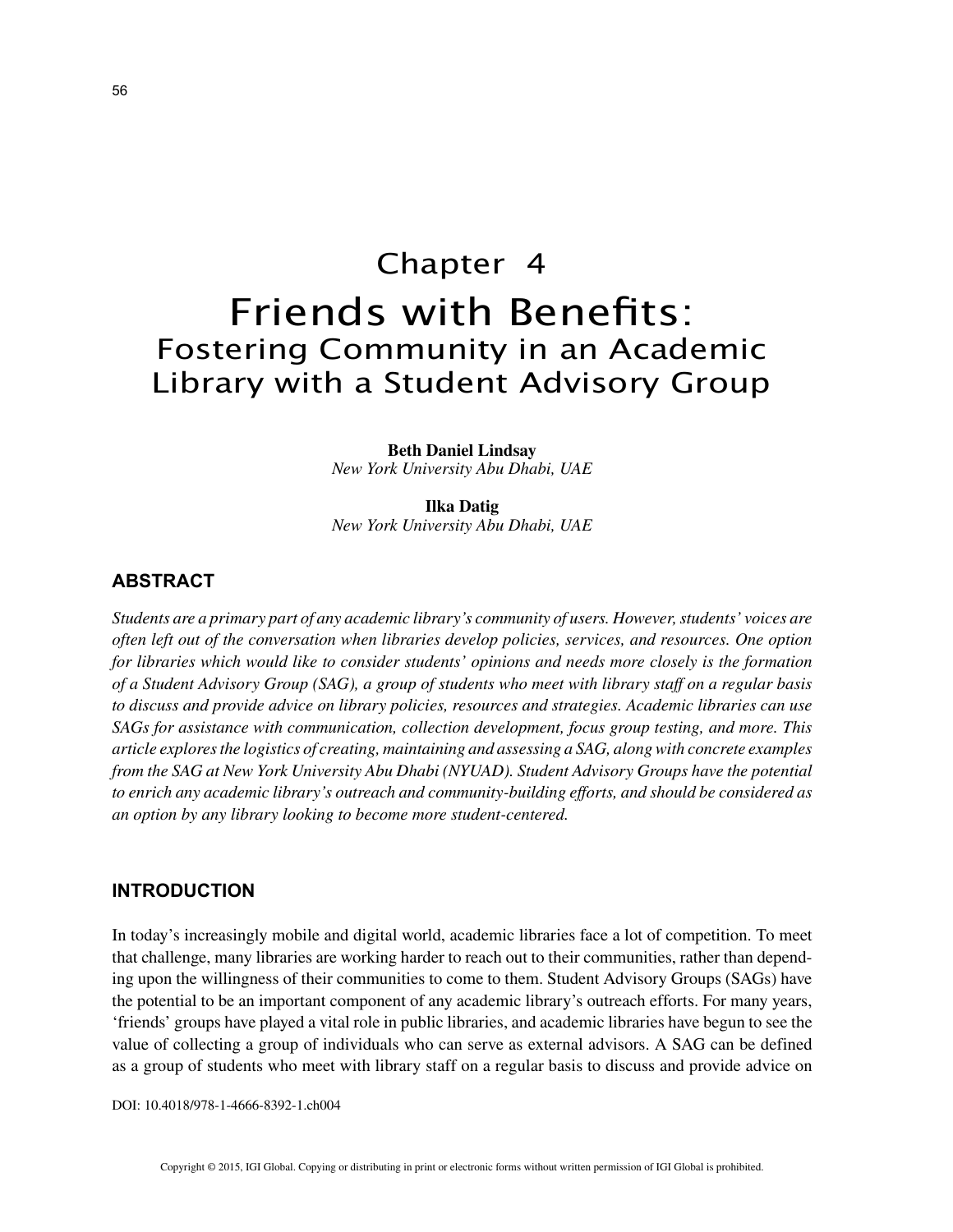#### *Friends with Benefits*

library policies, resources, and strategies. Other terms commonly used to describe SAGs include Student Advisory Boards, Student Advisory Committees, and Student Library Advisory Councils. SAGs can also serve as focus groups for informal projects, such as usability testing. Most importantly, SAGs build a sense of community by showing students that they are a vital part of the library and its operations, and that their opinions are valued. Many options exist for the creation of SAGs, defining and developing their role at the library, and measuring their success.

The benefits of forming a SAG go beyond increasing library gate counts or circulation statistics. There is some evidence that involvement in on-campus groups, such as a library SAG, helps with student retention. As Deuink and Seiler (2009) argue, "When students are involved on campus, they develop relationships with faculty, staff and fellow students that improve their experience at the institution (p. 18). An improved college experience means that students are less likely to drop out or transfer to another institution. In addition, involvement in a SAG gives students an opportunity to develop valuable skills, such as communication, leadership, and project management. On the librarian side, involvement in a SAG offers the possibility of forming rich and long-lasting relationships with students. Depending upon the reach of its projects, a SAG can also create benefits to other library stakeholders, such as faculty, staff and the local community. Overall, forming a SAG is a great outreach opportunity because it shows that the library cares about its users: "A library that has a student advisory board is a library that is thinking of its future" (Deuink & Seiler, 2009, p. 62). Many academic libraries struggle to connect with their students and their needs--SAGs provide an easy way of both getting concrete data about student opinions regarding the library and a solid group of library advocates who will spread information about the library to other members of the university community.

The purpose of this chapter is to provide an overview of SAGs and their value to academic libraries. This overview is both theoretical and practical. SAGs have the potential to enrich any academic library's community-building efforts by creating a group of library advocates and giving students a voice in the library. SAGs are flexible, in that they can be designed to suit small liberal arts institutions as well as large research universities. The different stages of developing and maintaining a SAG will also be discussed. This includes laying the groundwork, setting the charge, dealing with logistics, and planning for assessment. In each section best practices from the literature are provided, as well as an in-depth look at the SAG at the New York University Abu Dhabi (NYUAD) Library.

## **BACKGROUND**

Librarians at NYUAD have found that having a Student Advisory Group plays an invaluable role in connecting with the student community and has undoubtedly enhanced library policies and outreach. NYUAD is a unique institution in several ways. NYUAD is very young; in the 2014-2015 school year it will be in its fifth year of operation. The students are extremely diverse, representing 102 countries and speaking 98 different languages ("NYUAD Welcomes," 2013). This environment provides both challenges and opportunities. Due to the small size of the institution, it is very easy to get to know students on a personal level. Librarians see the same students on a weekly (if not daily) basis, and often know them by name. However, librarians have wondered if this friendliness leads students to feel more connected to the library itself, or only to the individuals that they know and like. In addition, NYUAD's international students come with very different perceptions of libraries. Many do no not know what to expect from libraries, and have no conception of the qualifications or responsibilities of an academic librarian